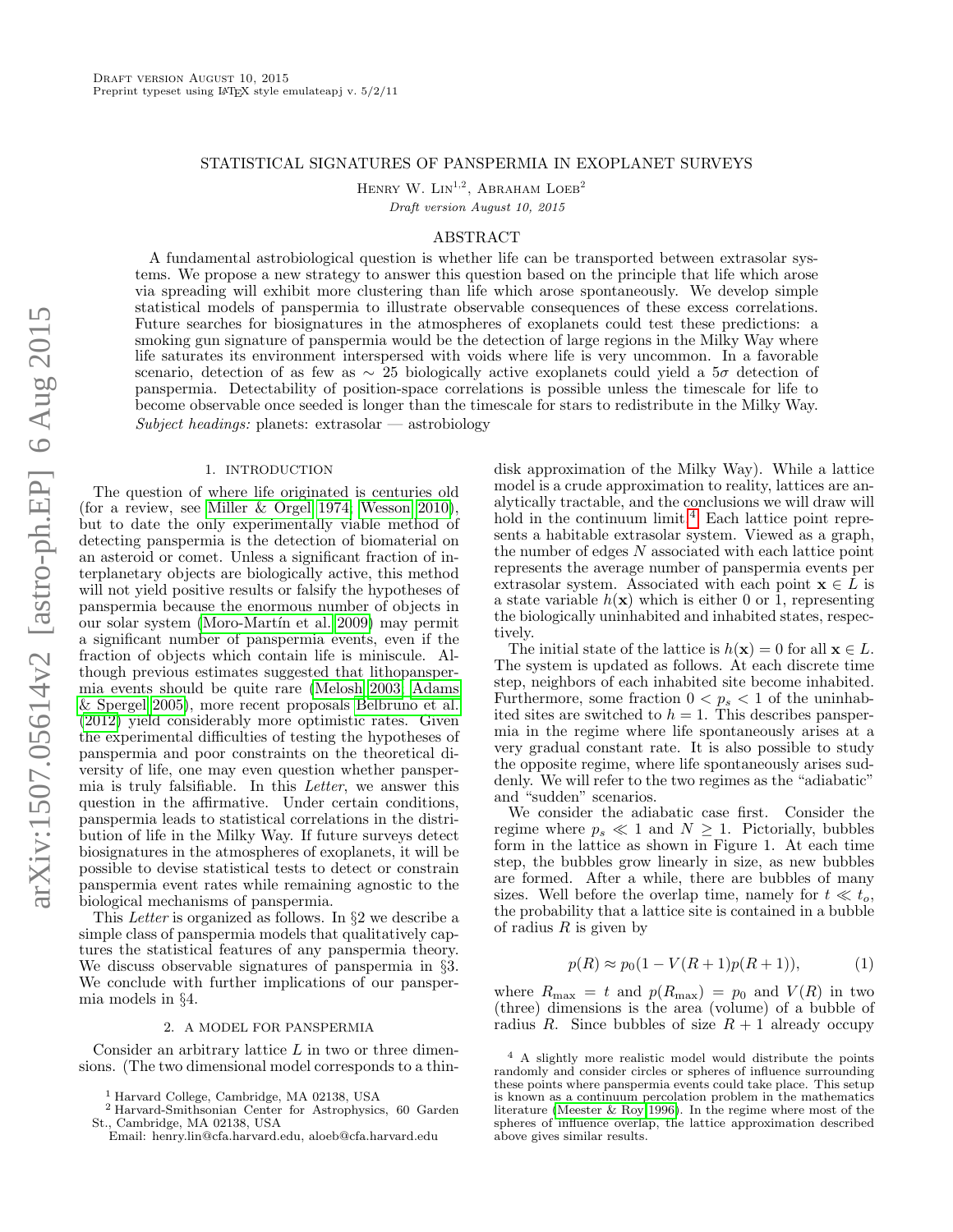

FIG. 1.— Schematic diagrams of the topology of the bio-inhabited planets within the galaxy for the panspermia case (left) and no panspermia case (right). In the panspermia case, once life appears it begins to percolate, forming a cluster that grows with time. Life can ocassionally spontaneously arise after the first bio-event, forming clusters that are smaller than more mature clusters. (The limiting case where life spontaneously arises once and then spreads to the rest of the galaxy would correspond to a single blue triangle. In the "sudden" scenario, all triangles start at the same cosmic time and are thus the same size.) As time progresses, the clusters eventually overlap and the galaxy's end state is dominated by life. In the no panspermia scenario, life cannot spread: there is no phase transition, but a very gradual saturation of all habitable planets with life. Observations of nearby habitable exoplanets could statistically determine whether panspemia is highly efficient (left), inefficient (right), or in some intermediate regime.

some of the lattice sites, new, smaller bubbles will have less room to form, which is reflected in the second term in equation (1). However, to linear order in  $p_0$ , the distribution is uniform on the interval  $[0, R_{\text{max}}]$ . In the regime where bubbles of all sizes are present with approximately equal number densities, the system resembles a fluid at a scale-invariant critical point [\(Stanley 1987\)](#page-4-5), where bubble nucleation converts one phase to the other. This scenario is analogous to the formation of HII bubbles during the epoch of reionization [\(Loeb & Furlanetto 2013\)](#page-4-6) or the production of bubbles during cosmic inflation [\(Turner](#page-4-7) [et al. 1992\)](#page-4-7).

In the sudden case, the initial conditions are such that each site is inhabited with probability  $p_s$ . The dynamical rule for updating the system is simply that neighbors adjacent to an inhabited site become inhabited. In this case, all bubbles are formed with the same size, and grow linearly as a function of time. The dynamics of the system can also be easily described via renormalization group methods. Consider the operation of partitioning the lattice into blocks containing a fixed number  $\ell$  of lattice sites. The renormalized probability  $p'$ , e.g. the probability that at least one of  $\ell$  sites will be habitable is  $p' = 1 - (1 - p_s)^{\ell}$ . Note that  $p' > p_s$  for  $0 < p_s < 1$ and  $p'$  is an increasing function of  $\ell$ . The coarse grained evolution of the system corresponds to incrementing  $\ell$ with each time step and setting all sites in a block of size  $\ell$  to  $h = 1$  if a single site is inhabited. The dynamical picture is one where clusters of life form and grow, overlap, and eventually merge into a percolating cluster when the renormalized probability  $p'$  equals the percolation threshold for the given lattice.

A qualitative difference between a simple lattice model and the Milky Way is that stars in the Milky Way drift relative to each other with a characteristic speed  $\sigma_v$  of a few tens of km/s [\(Binney & Tremaine 2011\)](#page-4-8). This presents three interesting regimes which are characterized by the effective spreading speed of life  $v$ . The effects of drifting should be negligible in the limit that panspermia takes place at speeds  $v \gg \sigma_v$ . This could be the case if there exists an intelligent species which can spread at high speeds. But even if panspermia takes place at speeds comparable to the relative speeds of stars, the results from our lattice models still hold. To see this, consider modifying the dynamical rule in the following way: at each given time increment, a cell is randomly swapped with one of its nearest neighbors. This simulates the random motion of stars due to their velocity dispersion. Consider a bubble which has already formed. Outside of the bubble, swapping uninhabited lattice sites has no effect on the correlation function. Inside the bubble, swapping uninhabited lattice sites also does not produce any observable effects. Only the boundary of the bubble is affected by swapping. If the dimensionality of the lattice is large, most of the lattice sites on the boundary will be swapped amongst themselves. In a two or three dimensional lattice, the boundary effectively grows by  $\lt 1$ unit. Macroscopically, the effective speed of panspermia increases by a factor of order unity. This regime may be of particular interest to lithopanspermia, since ejected rocks have velocities  $v \sim \sigma_v$ . Finally, the third regime is when panspermia takes place at a rate  $v \ll \sigma_v$ . Although a proper treatment of this regime requires numerically integrating orbits of stars in the Milky Way, a tractable approximation is given by a linearized reaction-diffusion equation, which describes randomly-walking stars that can spread life locally:

$$
\frac{\partial h}{\partial t} = D\nabla^2 h + \Gamma h + J,\tag{2}
$$

where  $D$  is the diffusion constant that controls the relative drifting of stars,  $\Gamma$  is the infection rate, and a source term J accounts for the spontaneous development of life. In the adiabatic regime,  $J$  is the sum of delta functions uniformly distributed on some region of space-time. In the sudden regime, J consists of a single delta function. To determine the evolution of this system, it suffices to compute the Green's function  $G(\mathbf{x}, \mathbf{x}_0)$  for this equation:

$$
G(\mathbf{x}, \mathbf{x}_0) = e^{\Gamma t} \times \Delta \left( \frac{\mathbf{x} - \mathbf{x}_0}{\sqrt{2Dt}} \right), \tag{3}
$$

where  $\Delta$  is a Gaussian with vanishing mean and a standard deviation of unity. Note that the  $\Delta$  term is simply the propagator for the diffusion equation. In this regime, bubble formation is modified by the fact that bubbles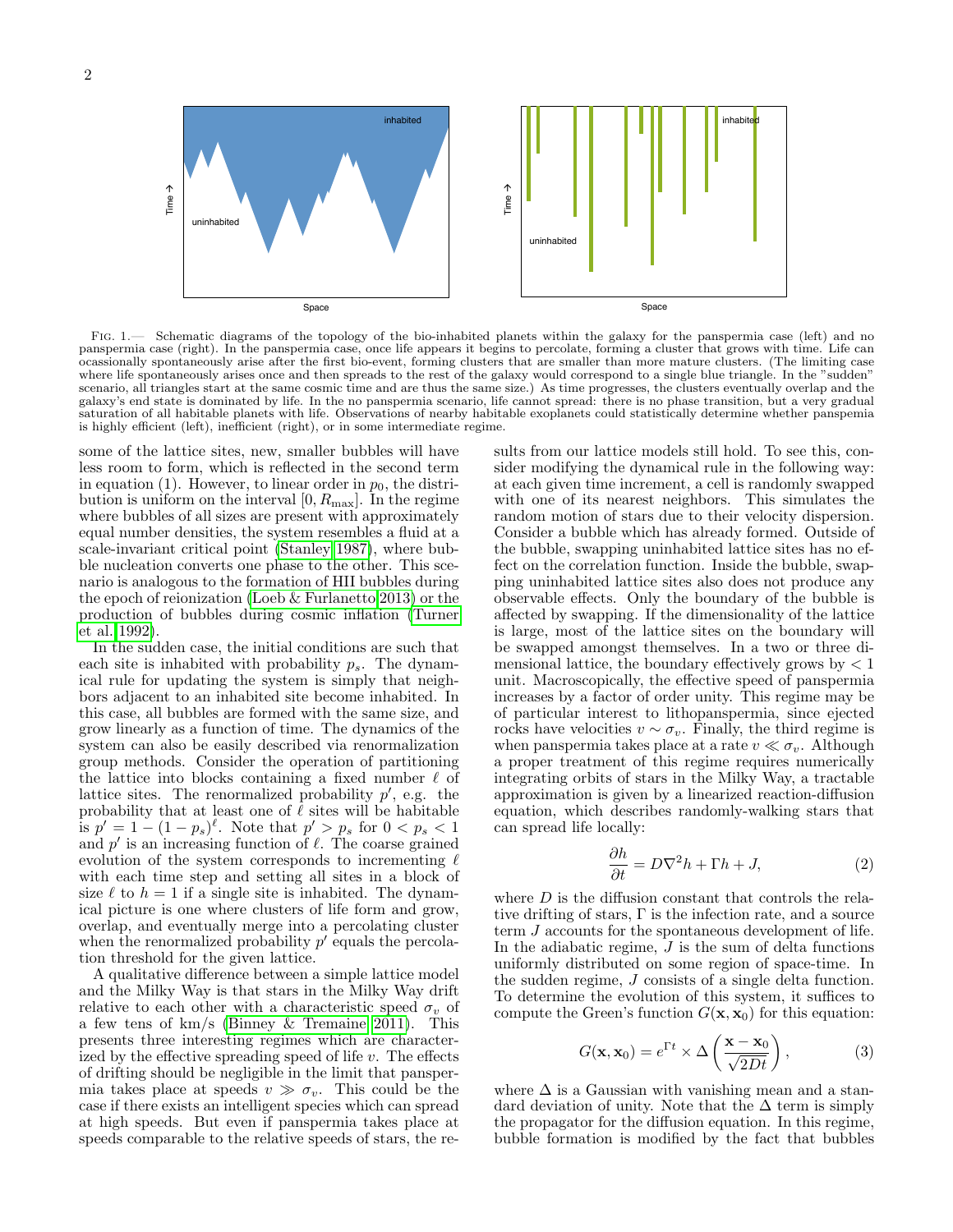

Fig. 2.— Schematic plot of the spherically averaged correlation function  $C(r)$  as a function of radius r during the panspermia phase transition for two different panspermia scenarios and the no panspermia scenario. In the adiabatic regime, life can percolate in addition to spontaneously arising. In the sudden regime, life arises once and then begins to percolate. Both correlation functions define a characteristic scale radius  $\xi$  which reflects the time elapsed  $t$  since the first life started percolating. In the case where no panspermia occurs, the reduced correlation function is exactly zero, so a measurement of  $C(r) > 0$  (see equation (5) for a definition) would be compelling evidence for panspermia.

grow in size  $R \propto (Dt)^{1/2}$  instead of  $R \propto t$ .

It should be noted that the results stated above will hold until bubbles are too large to neglect the effects of velocity shear in the Milky Way [\(Binney & Tremaine](#page-4-8) [2011\)](#page-4-8). Once the bubbles grow to a significant fraction the radius of the Milky Way, they will be sheared apart on ∼ 100 Myr timescales. Hence, shearing effectively disperses bubbles greater than some critical size. If the density of the dispersed region is low, the separation between inhabited sites will be large, so the shearing will effectively convert convert the larger bubble into smaller bubbles. So long as the phase transition is not complete, small bubbles will start to regrow, and the cycle starts over again.

Finally, it is important to note that life may take a nonnegligible amount of time  $t_d$  to become detectable once life is spread to it. We will not attempt to quantify  $t_d$ except to note that  $t_d$  could in principle be very short if a photosynthetic (or more exotically, an industrially polluting) species can propagate between solar systems such as cyanobacteria [\(Olsson-Francis et al. 2010\)](#page-4-9). Of course, for Earth's history  $t_d$  (for currently proposed biomarkers) is very long  $t_d \sim 10^9$  yr. If  $t_d$  is much larger than the timescale for stars to diffuse/shear (on the order of  $\sim 10^8$ ) yr), it will not be possible to detect any position-space correlations, though more subtle phase-space correlations (see §3) could in principle be detected.

## 3. OBSERVABLE SIGNATURES

An important observable consequence of panspermia that is illustrated in both of these models. The two-point correlation function

$$
C(\mathbf{x} - \mathbf{y}) \equiv \langle h(\mathbf{x})h(\mathbf{y}) \rangle - \langle h(\mathbf{x}) \rangle^2 \tag{4}
$$

has the property  $C \neq 0$  during the entire evolution of the system. This is true unless we are unlucky enough that the phase transition has already been completed and  $h(\mathbf{x}) = 1$  everywhere. In particular, the timescale for the phase transition to run to completion is most likely several times the life crossing time of the Milky Way. For  $v \sim 10 \text{ km/s}$ , the life crossing time corresponds to several Gyr, so the phase transition could take of order the Hubble time. For the sudden case, the correlation length Hubble time. For the sudden case, the correlation length  $\xi \sim \min(\max(vt, \sqrt{2Dt}), R_{\text{MW}})$  where  $R_{\text{MW}}$  is a length scale several times smaller than the radius of the Milky Way. For the adiabatic case, the correlation function is peaked at  $\mathbf{x} - \mathbf{y} = 0$  and drops to zero over the same characteristic length  $\xi$ . In general,  $\xi$  will always show a cutoff at some scale radius  $\sim R_{\rm MW}$  due to shearing effects. The schematic form of the correlation function is displayed in Figure 2. A more complicated rule where the rate  $p_s$  varies with time will encode itself in the correlation function; the important point is that any spreading whatsoever will yield potentially observable deviations from  $C = 0$  which is the Poisson case.

For real observations, one must take into account the fact that stars are not distributed uniformly on a lattice and may themselves exhibit clustering. To take this into account, we propose the following reduced correlation function as a potentially robust indicator of panspermia:

$$
\mathcal{C}(\mathbf{x} - \mathbf{y}) \equiv \left\langle \frac{h(\mathbf{x})h(\mathbf{y})}{\sigma(\mathbf{x})\sigma(\mathbf{y})} \right\rangle - \left\langle \frac{h(\mathbf{x})}{\sigma(\mathbf{x})} \right\rangle^{2}, \quad (5)
$$

where in the continuum limit  $\sigma(\mathbf{x})$  is the stellar density and  $h(\mathbf{x})$  is the density of inhabited stellar systems. If life arises independently among different stellar systems,  $h \propto \sigma$ , so  $\mathcal{C}(\mathbf{x} - \mathbf{y})$  accounts for the fact that stars do not form a perfect lattice by "dividing out" the star-star correlation. An even more sophisticated treatment could replace the spatial densities with corresponding phase space densities  $\mathbf{x} \to (\mathbf{x}, \mathbf{p})$ , since two stars which are closer together in phase space will have more time to transfer biomaterial than two stars which are close in position space but far away in momentum space. In principle, one could reverse-integrate the orbits of stars and calculate the radius of closest approach  $r_c$  for any two given stars. Measuring the correlation as a function of  $r_c$  would be an alternative strategy for disentangling the effects of stellar diffusion and panspermia, which may be useful if life propagates at very low speeds, or if the timescale  $t_d$  is longer than the stellar mixing timescale.

We note that the above discrete models can be generalized to the continuous case by using a slightly different formalism. If the number distribution of bubbles is known, a power spectrum of inhabited star density fluctuations can be derived that will reproduce the bubble spectrum by retracing the steps of the Press-Schechter formalism [\(Press & Schechter 1974\)](#page-4-10). Once the power spectrum is obtained, one can obtain the correlation function via a Fourier transform. If the habitable stellar density is not constant but fluctuates in space, the problem becomes analogous to the spread of disease on an inhomogeneous medium [\(Lin & Loeb 2015\)](#page-4-11), which again makes use of the Press-Schechter formalism.

Future surveys such as the TESS [\(Ricker et al. 2015\)](#page-4-12) will detect hundreds of earth-like exoplanets [\(Sullivan](#page-4-13) [et al. 2015\)](#page-4-13). Ground-based and space-based (e.g. JWST) follow ups that can characterize the exoplanet atmospheres could test for biosignatures such as oxygen in combination with a reducing gas (for a review, see [Kaltenegger et al. 2002\)](#page-4-14). However, it is likely that only a few earth-like exoplanets will be close enough to be biologically characterized [\(Brandt & Spiegel 2014;](#page-4-15) [Rein](#page-4-16)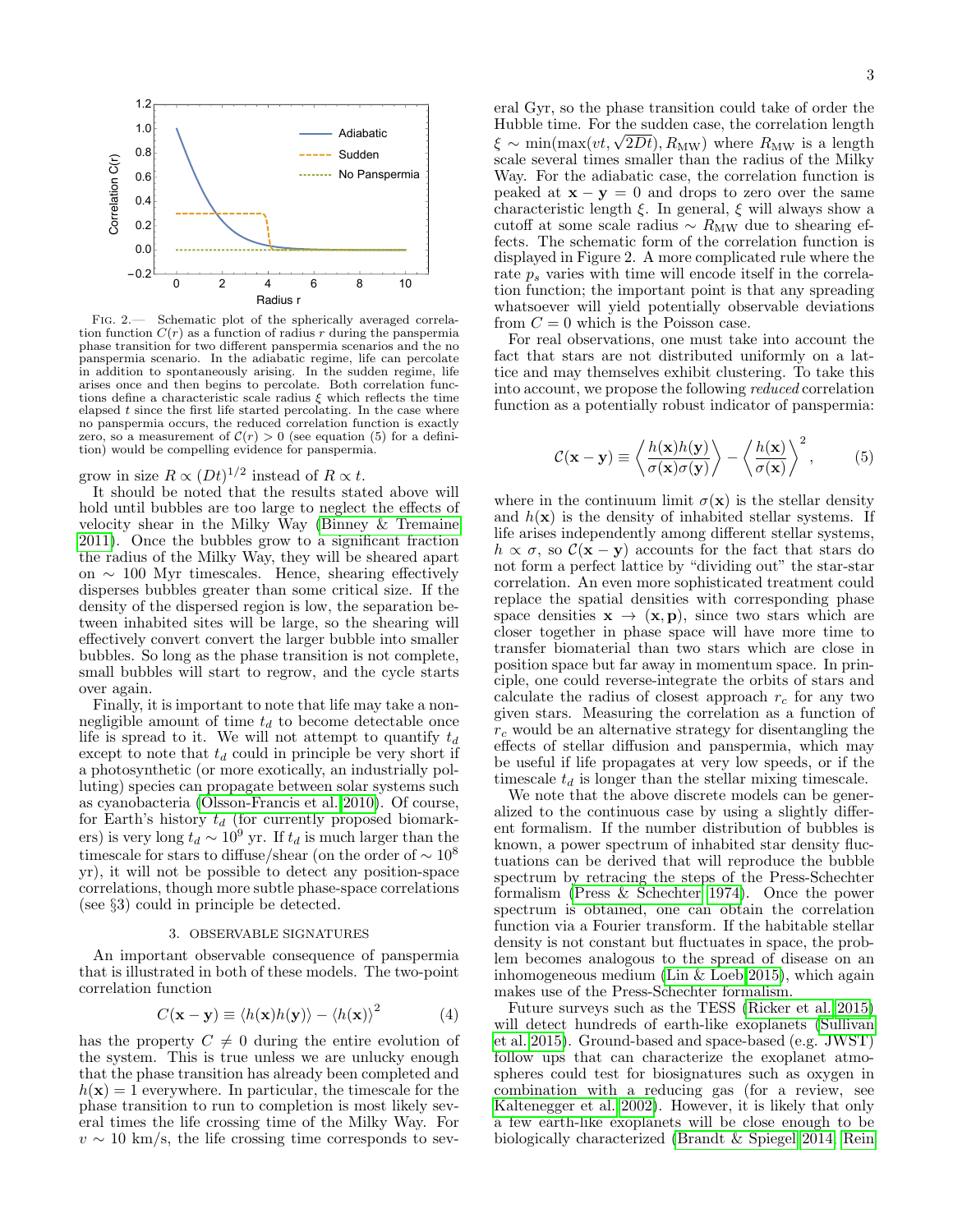[et al. 2014\)](#page-4-16) with next-decade instruments. Eventually, surveys could test for more specific spectral signatures such as the "red edge" of chlorophyl [\(Seager et al. 2005\)](#page-4-17) or even industrial pollution [\(Lin et al. 2014\)](#page-4-18). It is also possible that searches for extraterrestrial intelligence in the radio or optical wavelengths could also yield detections that could be tested for clustering. Any positive detections will yield first constraints on the correlation function  $C(\mathbf{x}-\mathbf{y})$ . In a favorable scenario, our solar system could be on the edge of a bubble, in which case a survey of nearby stars would reveal that  $\sim 1/2$  of the sky is inhabited while the other half is uninhabited. In this favorable scenario,  $\sim 25$  targets confirmed to have biosignatures (supplemented with 25 null detections) would correspond to a  $5\sigma$  deviation from the Poisson case, and would constitute a smoking gun detection of panspermia. A more generic placement would increase the number of required detections by a factor of a few, though an unusual bubble configuration could potentially reduce the number of required detections. It should be noted that the local environment of our solar system does not reflect the local environment ∼ 4 Gyr ago when life arose on earth, so the discovery of a bubble of surrounding earth should be interpreted as the solar system "drifting" into a bubble which has already formed, or perhaps the earth seeding its environment with life.

Finally, we note that since the efficiency of panspermia is dictated by the number of transfer events between stellar systems, which in turn will depend on the local stellar density. For example, the transfer rates of rocky material between stars grows with stellar density simply because the mean distance between stars is smaller [\(Adams &](#page-3-0) [Spergel 2005;](#page-3-0) [Belbruno et al. 2012\)](#page-3-1), and the enhanced frequency of close stellar encounters should further increase these rates. One might therefore expect that an inhomogeneous distribution of stars (i.e. the Milky Way) might exhibit a "multi-phase" structure, where regions of high stellar density have completed the phase transition and are saturated with life, whereas regions of low stellar density will have little to no signs of life. However, regions of high stellar density may be inhospitable to life due to a variety of factors [\(Gonzalez et al. 2001;](#page-4-19) [Lineweaver et al. 2004;](#page-4-20) [Gowanlock et al. 2011\)](#page-4-21). For example, perturbations of Oort cloud analogs due to close stellar encounters, could potentially make a habitable zone planet inhospitable to life [\(Gonzalez et al. 2001\)](#page-4-19). The number density per unit time of supernovae explosions [\(Svensmark 2012\)](#page-4-22) and the local stellar metallicity may also play a factor in determining the habitability of planets [\(Gonzalez et al. 2001\)](#page-4-19). It is therefore likely that the number of panspermia events is a complicated, non-monotonic function of stellar density and other astrophysical parameters.

## 4. IMPLICATIONS

In our simple formalism, life spreads from host to host in a way that resembles the outbreak of an epidemic. A key point is that the correlations that quickly arise imply that the transition from an uninhabited galaxy to an inhabited galaxy can occur much faster in the panspermia regime than in the Poisson case. Panspermia implies a phase transition, whereas a Poisson process will only lead to a gradual build up of life. Said differently, the start time for life for different stellar systems exhibits a very small scatter in the panspermia case. A consequence of the panspermia scenario is that the severity of the Fermi paradox may be reduced somewhat. If life started everywhere at the same time, we expect fewer advanced civilizations at the present time than if life could have started much earlier on other stellar systems. It should be noted, however, that this statement is predicated on the somewhat controversial assumption that there is an evolutionary bias towards increasing complexity [\(Adami](#page-3-2) [et al. 2000\)](#page-3-2). A second consequence of panspermia is that the Drake equation [\(Shklovsky & Sagan 1966\)](#page-4-23) becomes a lower bound on the number of civilizations, since the multiplicative form of the equation is based on the assumption that life arises independently everywhere. This assumption may be strongly violated in the regime where panspermia is highly efficient.

The mathematical similarity between panspermia and disease spread may also represent a biological one: any species which acquires panspermia abilities will have enormous fitness advantages. Just as viruses evolved to brave the "harsh" environment of "inter-host" space to harness the energy of multiple biological hosts, perhaps evolution has or will drive a class of organisms to brave the harsh environment of interstellar space to harness the energy of multiple stellar hosts. Whether or not the organisms will be primitive (e.g., lithopanspermia, cometary panspermia [\(Hoyle & Wickramasinghe 1981\)](#page-4-24)) or intelligent (directed panspermia [\(Crick & Orgel 1973\)](#page-4-25) or accidental panspermia) remains to be determined.

Even if the earth is the only inhabited planet and primitive life cannot survive an interstellar journey, interstellar travel led by humans may one day lead to colonization of the galaxy. As a zeroth order model, the same formalism should approximately describe the growth of the colonies as they percolate through the galaxy, assuming that the processes such as population diffusion also occur in space [\(Newman & Sagan 1981\)](#page-4-26). Although the question is a purely astrobiological question today, in the distant future urban sociologists and astrophysicists might be forced to work together [\(Lin & Loeb 2015\)](#page-4-11). Indeed, well after the colonization regime, models of panspermia may continue to be relevant, as spaceships capable of interstellar travel will provide the opportunity for primitive life (e.g. domesticated life, diseases, and viruses) to spread efficiently. The question that awaits is whether primitive life has already spread efficiently, or whether it will have to wait for "intelligent" life to make the voyage.

#### ACKNOWLEDGMENTS

We thank Ed Turner, Edwin Kite, and an anonymous referee for useful discussions. This work was supported in part by NSF grant AST-1312034, and the Harvard Origins of Life Initiative.

## REFERENCES

<span id="page-3-2"></span>Adami, C., Ofria, C., & Collier, T. C. 2000, Proceedings of the National Academy of Science, 97, 4463

<span id="page-3-0"></span>Adams, F. C., & Spergel, D. N. 2005, Astrobiology, 5, 497

<span id="page-3-1"></span>Belbruno, E., Moro-Martín, A., Malhotra, R., & Savransky, D. 2012, Astrobiology, 12, 754